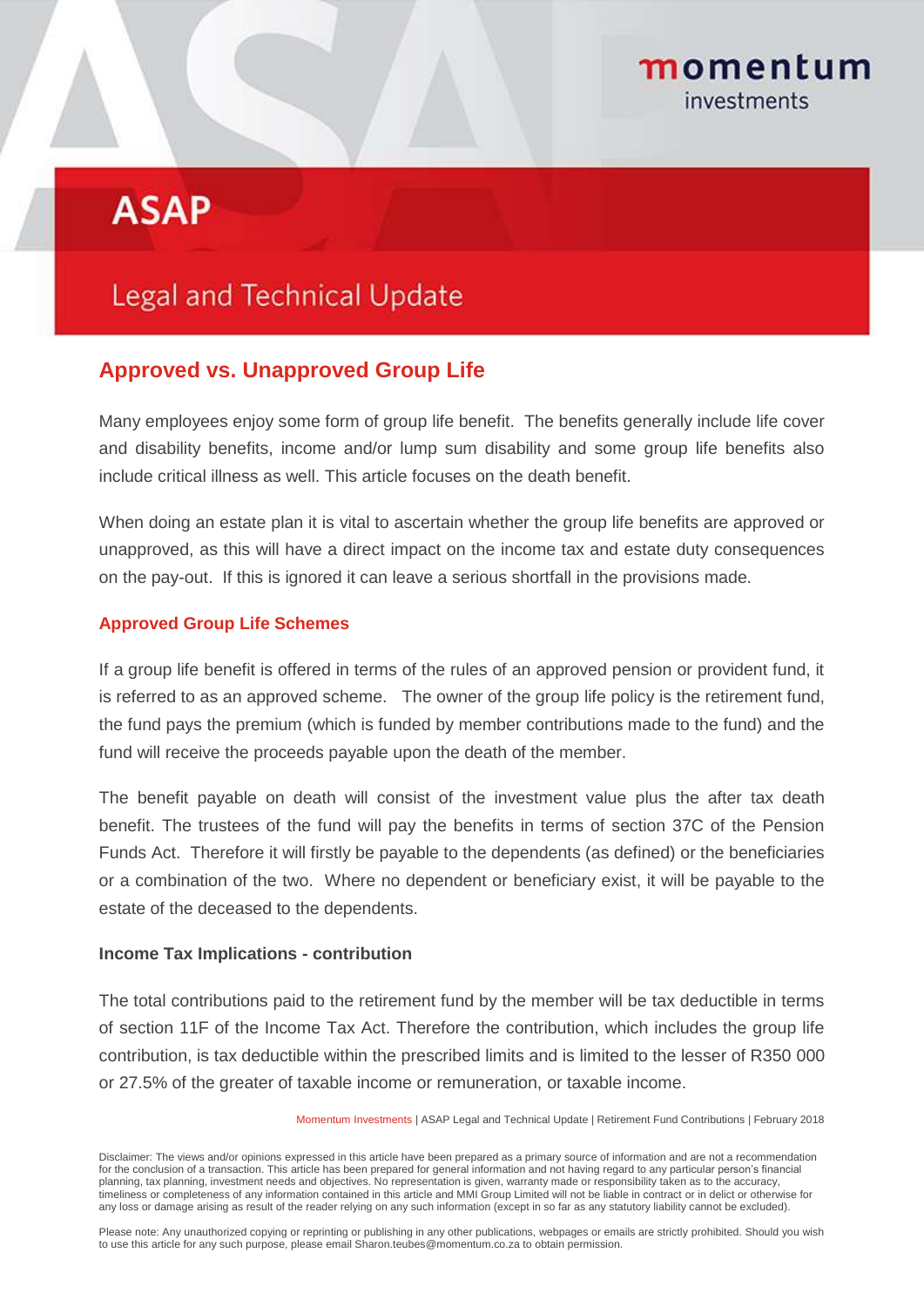#### **Income Tax Implications – proceeds**

Upon the death of the member the proceeds will be taxed according to the Second Schedule of the Income Tax Act. The tax table applicable to retirement fund lump sums on retirement or death will apply to the total lump sum paid out by the retirement fund, i.e. the fund value of the pension/provident fund plus the life cover payable.

#### **Estate Duty Implications**

In terms of section 3(2)(i) of the Estate Duty Act, death benefits payable by an approved fund will be exempt from estate duty.

#### **Unapproved Group Life Schemes**

Unapproved group life schemes refer to death benefits provided under an insurance contract that exists separate from any retirement fund. In general the employer takes out an insurance contract on the life of the employee. If a beneficiary is noted on the policy the death benefit will be paid to that beneficiary directly. Where no beneficiary is nominated the proceeds will be payable to the employer (as the policyholder) and the employer will then pay it to the estate of the employee.

The Pension Fund Act does not apply to this group life benefit and therefore section 37C is not applicable.

#### **Income Tax Implications - contributions**

Where the employer contributes to the fund on behalf of the employee, Section 11(w)(i) of the Income Tax Act will apply. The employer will enjoy a tax deduction in respect of the contribution made on behalf of the employee, on condition that this amount is included in the employee's gross income as a fringe benefit. Therefore the employee will pay income tax on the contribution made.

#### **Income Tax Implications - proceeds**

The lump sum forms part of the gross income of the employer in terms of paragraph (m) of the gross income definition, but as it is payable to an employee, the employer will enjoy a tax deduction – therefore resulting in the employer being tax-neutral.

The proceeds will also be included in the gross income of the employee, however, an exemption will apply in terms of section  $10(1)(qG)$  if all contributions were included in the employee's income as a fringe benefit.